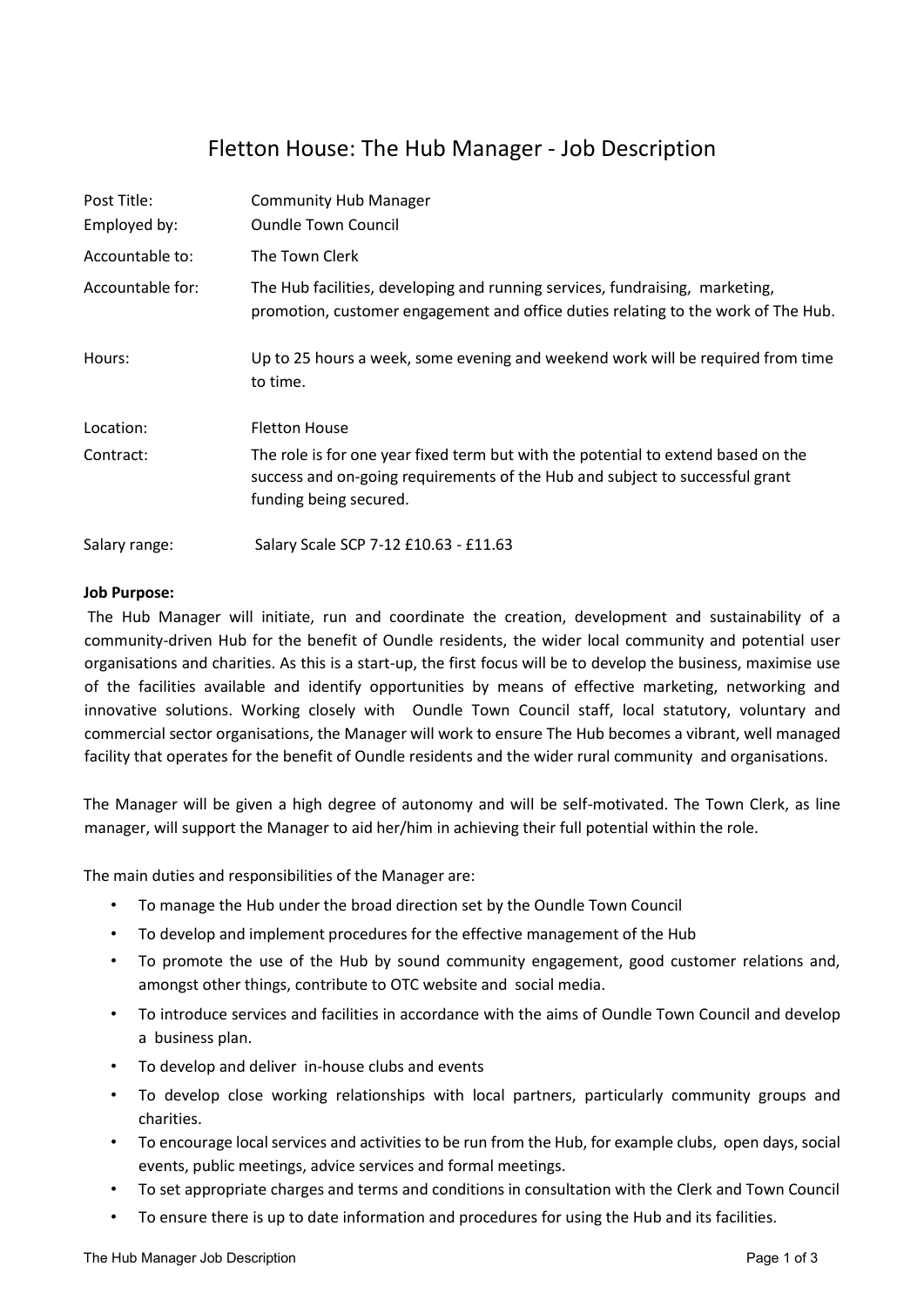- To investigate and apply for external funding, including for continuation of the post.
- To maintain, in conjunction with the Finance Officer and RFO an overview of the financial position of the Hub, providing reports to the Council and funding bodies when required.
- To liaise with Fletton House staff and users to ensure the smooth running of the Hub and its activities.
- To ensure, in conjunction with, Estates Officer that the Hub is suitably maintained through the dayto-day repairs, maintenance programmes and external service contracts.
- To ensure that all health and safety procedures for the building are adhered to
- To develop and implement constructive working relationships with user groups and volunteers so as to enhance the services provided and to deliver improvements to the Hub.
- To prepare reports for the Clerk to present to the Council

### Other related duties:

The post holder will also undertake such additional duties as are necessary in relation to the work of the Hub.

### Personal Qualities:

The Manager will have a strong commitment to community groups and will need to be self-reliant, energetic, and able to work on their own initiative and to prioritise their activities.

The success of the Hub will depend heavily on the organisational skills of the Manager and their ability to communicate effectively with all members of the community and work alongside colleagues and partners

### Person Specification

Skills and abilities:

- A professional attitude
- Excellent communication skills- both written and verbal.
- Customer service skills.
- Confident, self-motivated, innovative and able to work under pressure.
- Able to prioritise work and demands.
- Able to work collaboratively.
- Understanding of financial budgets.
- Able to work flexible hours when required.
- Able to demonstrate sound knowledge of marketing

Education and training:

- A high standard of numeracy and literacy. GCSE grade  $A C$  in English and Maths.
- Ability to demonstrate good IT skills and be proficient in the use of Microsoft Office applications
- Proven experience in either the statutory/voluntary/community sector, business, project management or marketing.
- good knowledge of safeguarding

## Other:

- A strong commitment to community-based services.
- Able to work occasional evenings and weekends and attend the Hub at short notice.
- Consent to an appropriate DBS if required (OTC will cover any costs involved).